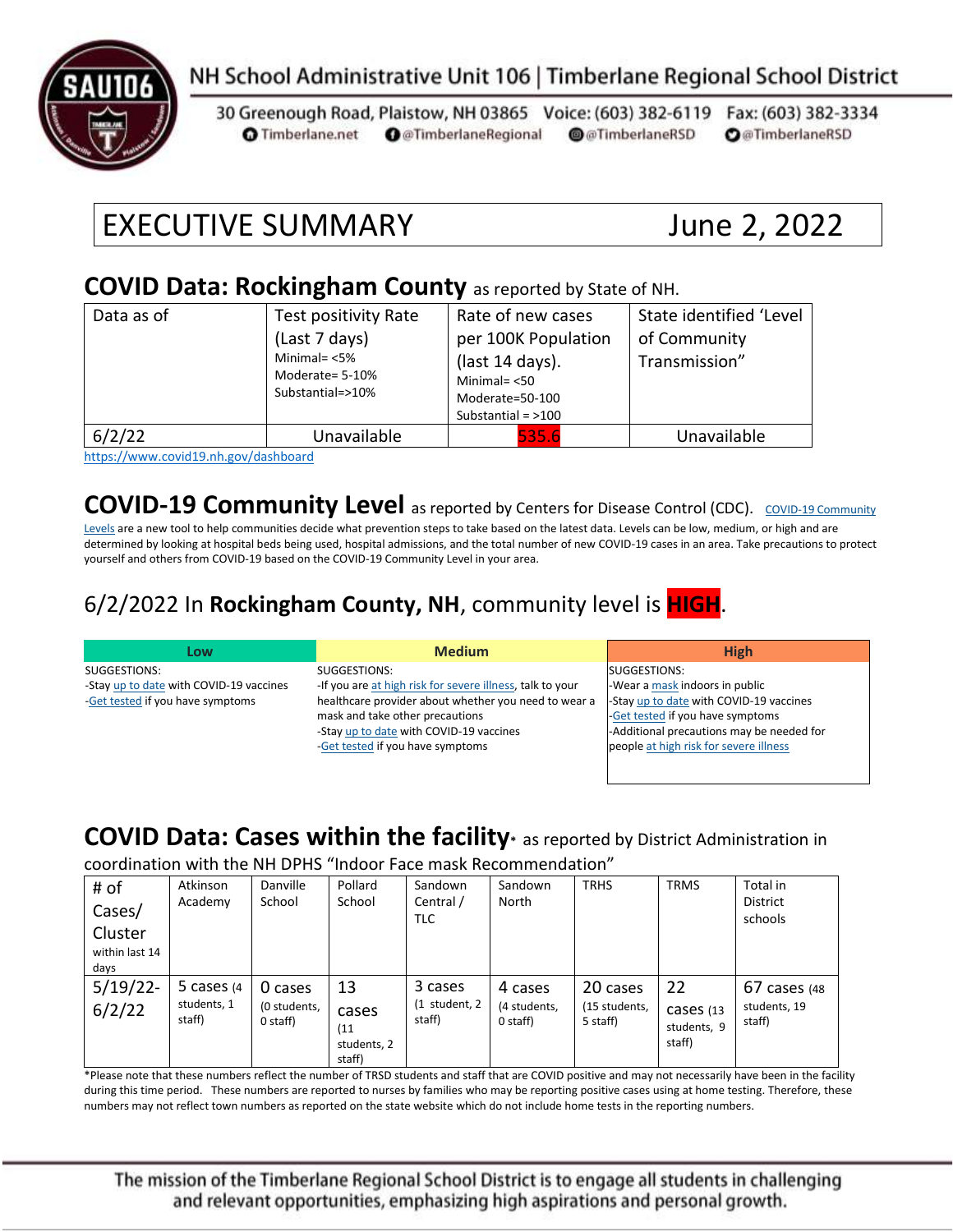



30 Greenough Road, Plaistow, NH 03865 Voice: (603) 382-6119 Fax: (603) 382-3334 **O** Timberlane.net **O** @TimberlaneRegional @@TimberlaneRSD **O**@TimberlaneRSD

#### **COVID Data: County and Local towns** as reported by State of NH and to inform TRSD

stakeholders.

|               | Data as of $6/2/22$ |              |                     |                     |                                               |  |
|---------------|---------------------|--------------|---------------------|---------------------|-----------------------------------------------|--|
| Geographical  | PCR test            | Antigen and  | Rate of new cases   | <b>Active Cases</b> | Percentage of                                 |  |
| Distribution  | positivity          | PCR test     | per 100K            | Total#              | individuals fully                             |  |
|               | rate (last 7        | positivity   | Population (last 14 |                     | Vaccinated (NH                                |  |
|               | days)               | rate (last 7 | days).              |                     | DHHS changed the<br>definition of "fully      |  |
|               |                     | days)        |                     |                     | Vaccinated" since last<br>reported on 6/1/22) |  |
| Atkinson      | Unavailable         | Unavailable  | 816                 | Unavailable         | 56.1%                                         |  |
| Danville      | Unavailable         | Unavailable  | 616                 | Unavailable         | 49.3%                                         |  |
| Plaistow      | Unavailable         | Unavailable  | 724                 | Unavailable         | 48.2%                                         |  |
| Sandown       | Unavailable         | Unavailable  | 433                 | Unavailable         | 50.3%                                         |  |
| Total 4 towns | Unable to           | Unable to    | 647.3               | Unable to           | 51%                                           |  |
|               | calculate           | calculate    |                     | calculate           |                                               |  |
| Rockingham    | Unavailable         | Unavailable  | 535.6               | Unavailable         | 61.9%                                         |  |
| County        |                     |              |                     |                     |                                               |  |

\* "Data Suppressed: For towns with metric counts between 1-4, data limited to protect the privacy of individuals. \*\* "Rate Not Calculated: For towns with cumulative cases between 1-25 in the last 14 days, data limited to protect the privacy of the infected." Per NH State.

UA- Data unavailable from state website



The mission of the Timberlane Regional School District is to engage all students in challenging and relevant opportunities, emphasizing high aspirations and personal growth.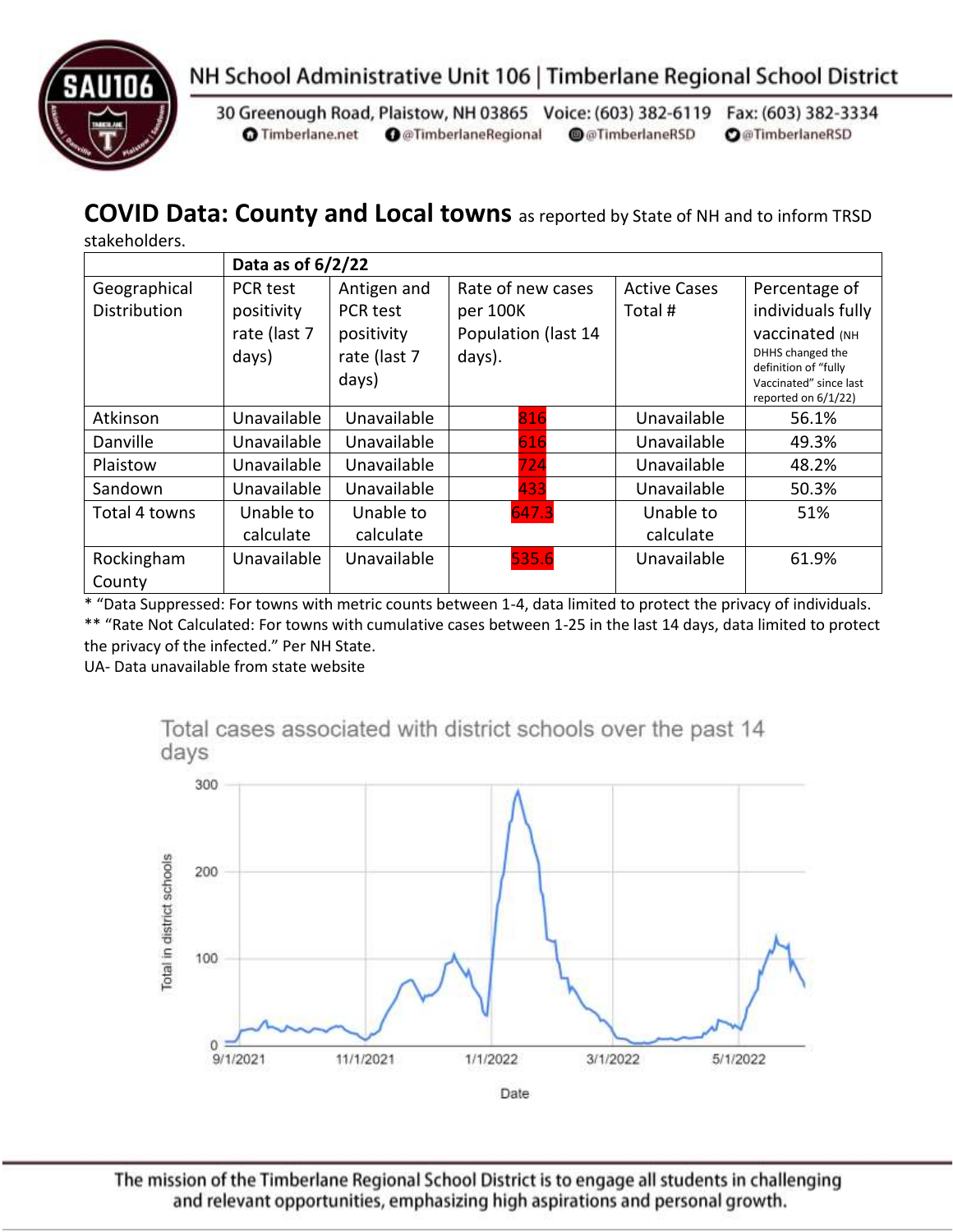

## NH School Administrative Unit 106 | Timberlane Regional School District

30 Greenough Road, Plaistow, NH 03865 Voice: (603) 382-6119 Fax: (603) 382-3334 **O** Timberlane.net **O** @TimberlaneRegional @@TimberlaneRSD **O**@TimberlaneRSD

Rockingham: Community level of transmission- new cases per 100k pop. 14 day avg.



Rockingham County: Test Positivity as a 7 day average



The mission of the Timberlane Regional School District is to engage all students in challenging and relevant opportunities, emphasizing high aspirations and personal growth.